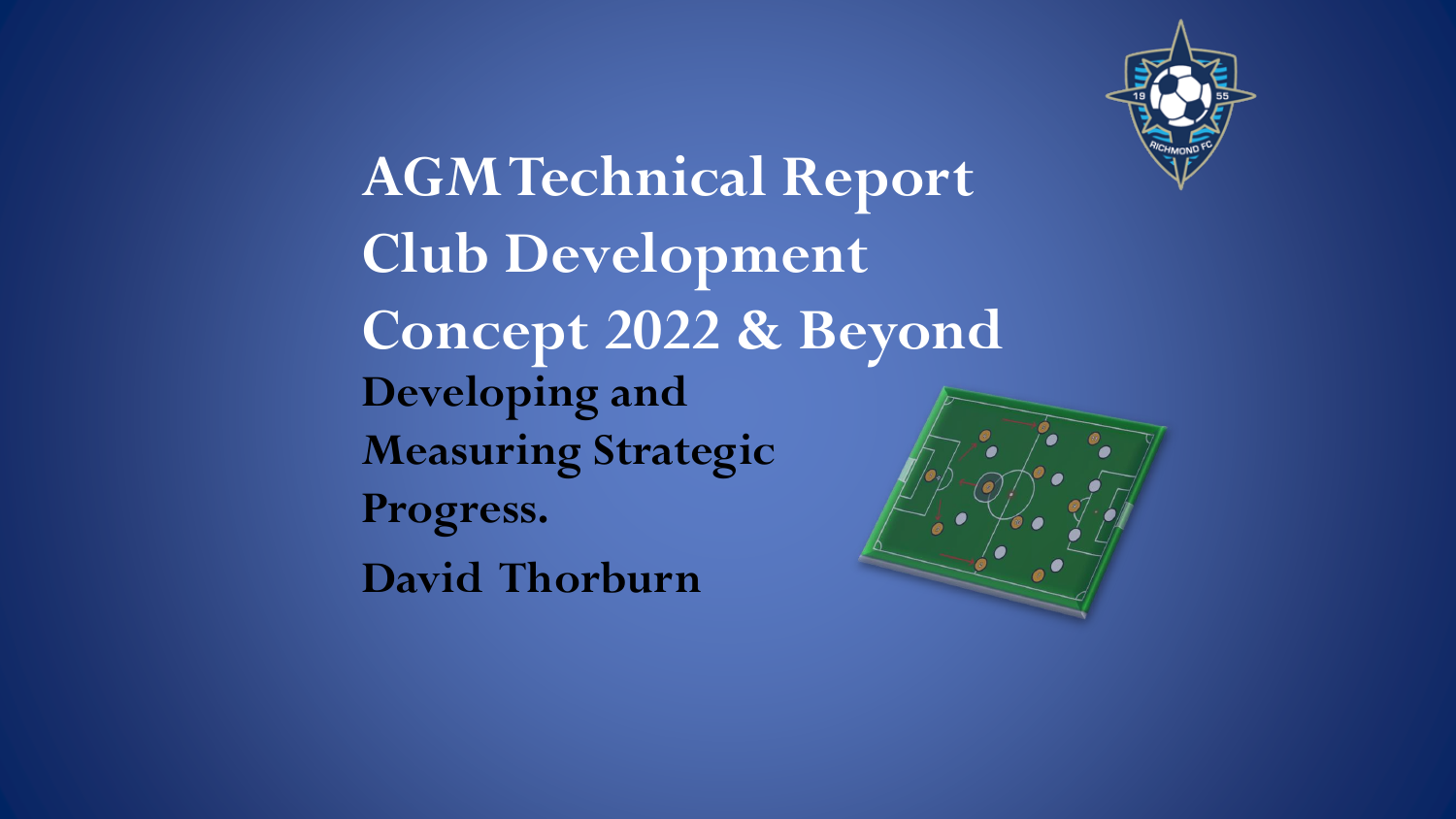

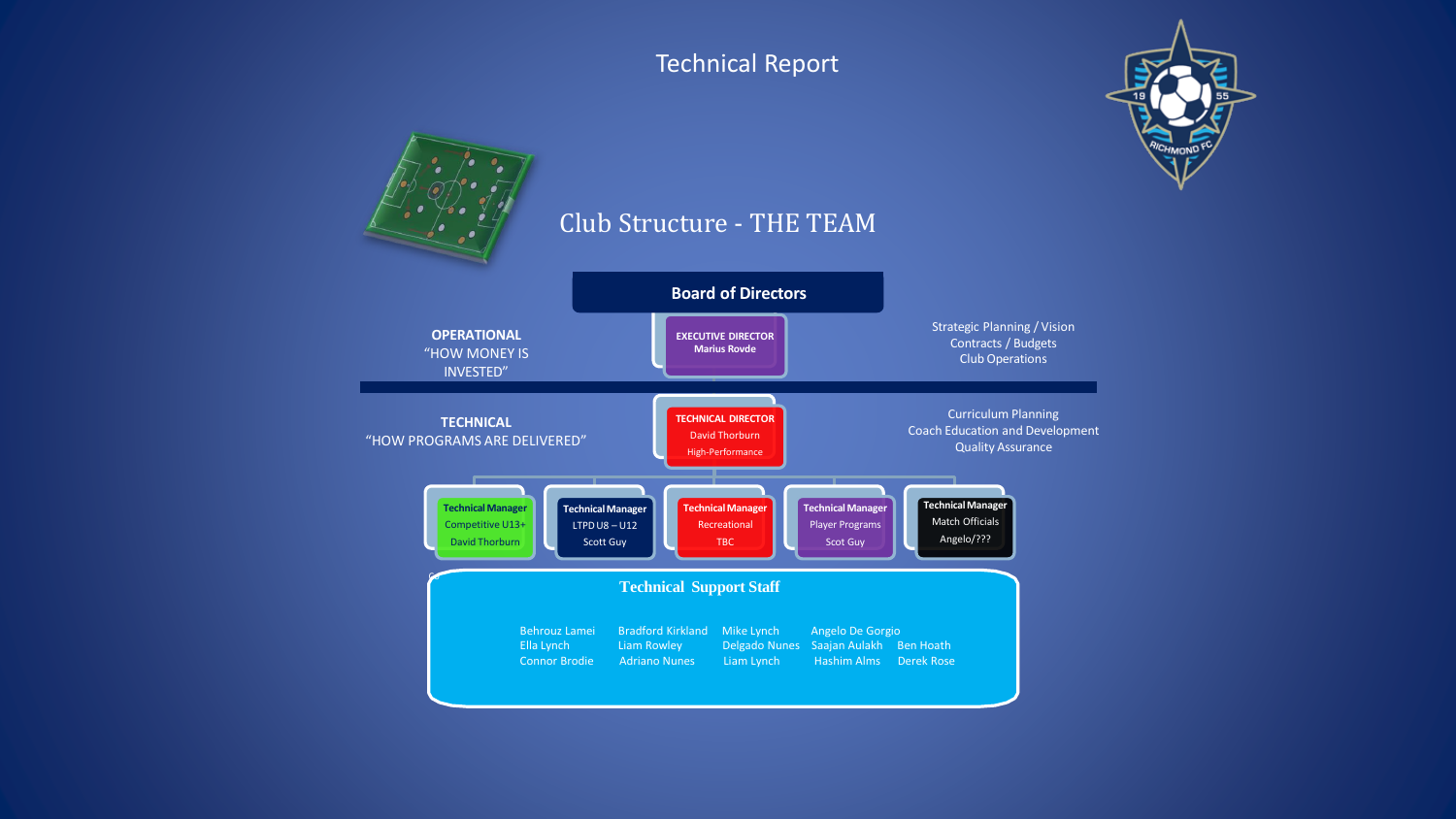



## **Global Development Concept**

## ONE GOAL

To be a leader in the Development of Coaches, Players, Administrators and officials, to create a club development program that offers a pathway for all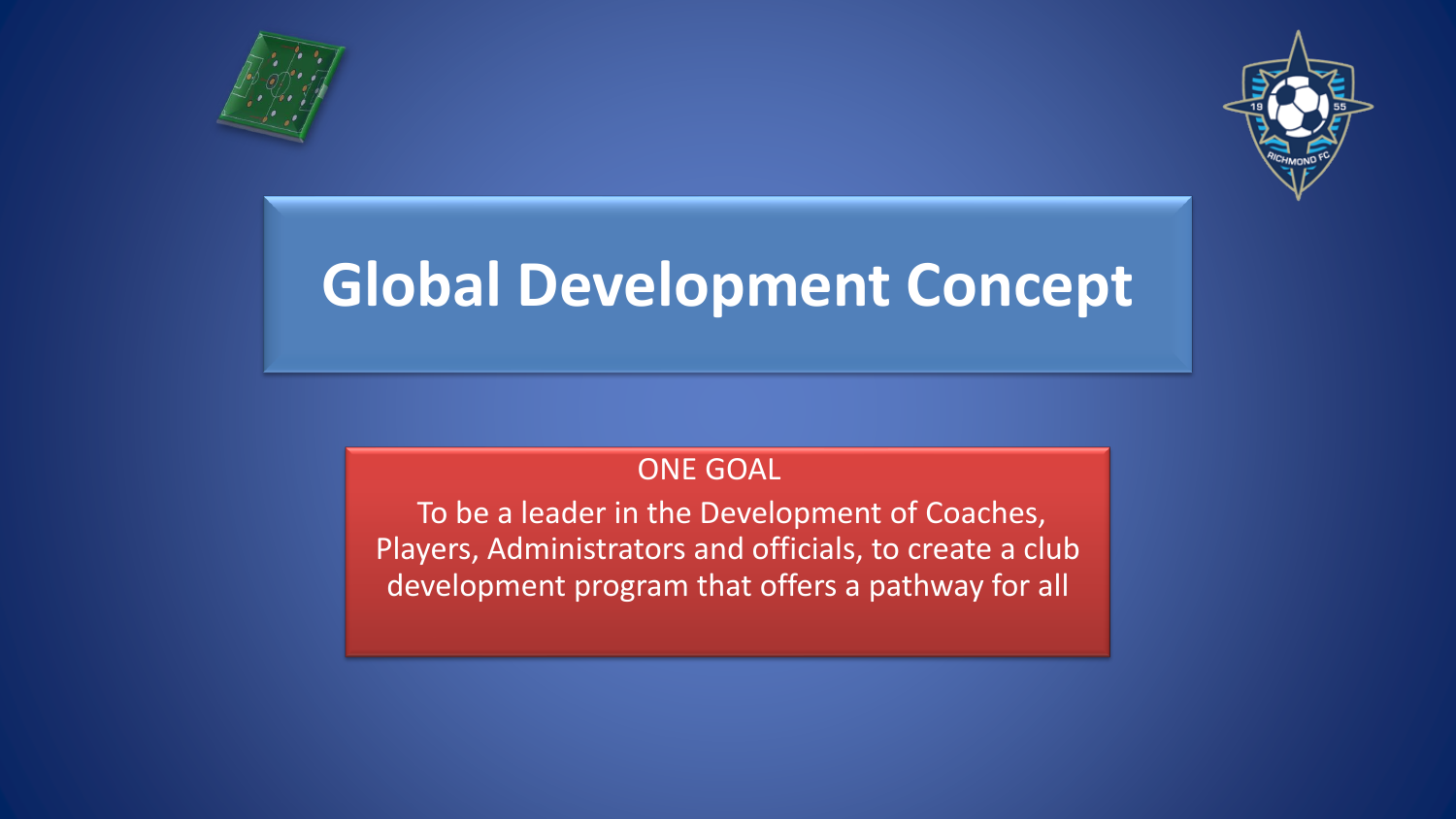### **Global Development Player Concept**

One Club, One Message, One Goal

**'To be the best you must prepare like the best**"

#### ➢ **"What we do better than the rest"**

- ➢ **Coach development year round for all coaches**
- ➢ **Individual and team soccer programs for all ages**
- ➢ **Player development for all levels recreational to competitive.**
- ➢ **Coach Development, Player Development, Ref & Team Development = Club Development**

#### ✓ **The way we do what we do**

- ➢ **"We deliver innovative, player-centred programs that support individual growth within a team concept through a clearly defined process"**
- ➢ **In –House Coach development is delivered year round for all levels .**

### ✓ **The reason we do what we do**

➢ **To deliver a personal growth structure throughout the developmental program, including Coaches, players, team = Club development**

## **TRANSPARENCY**



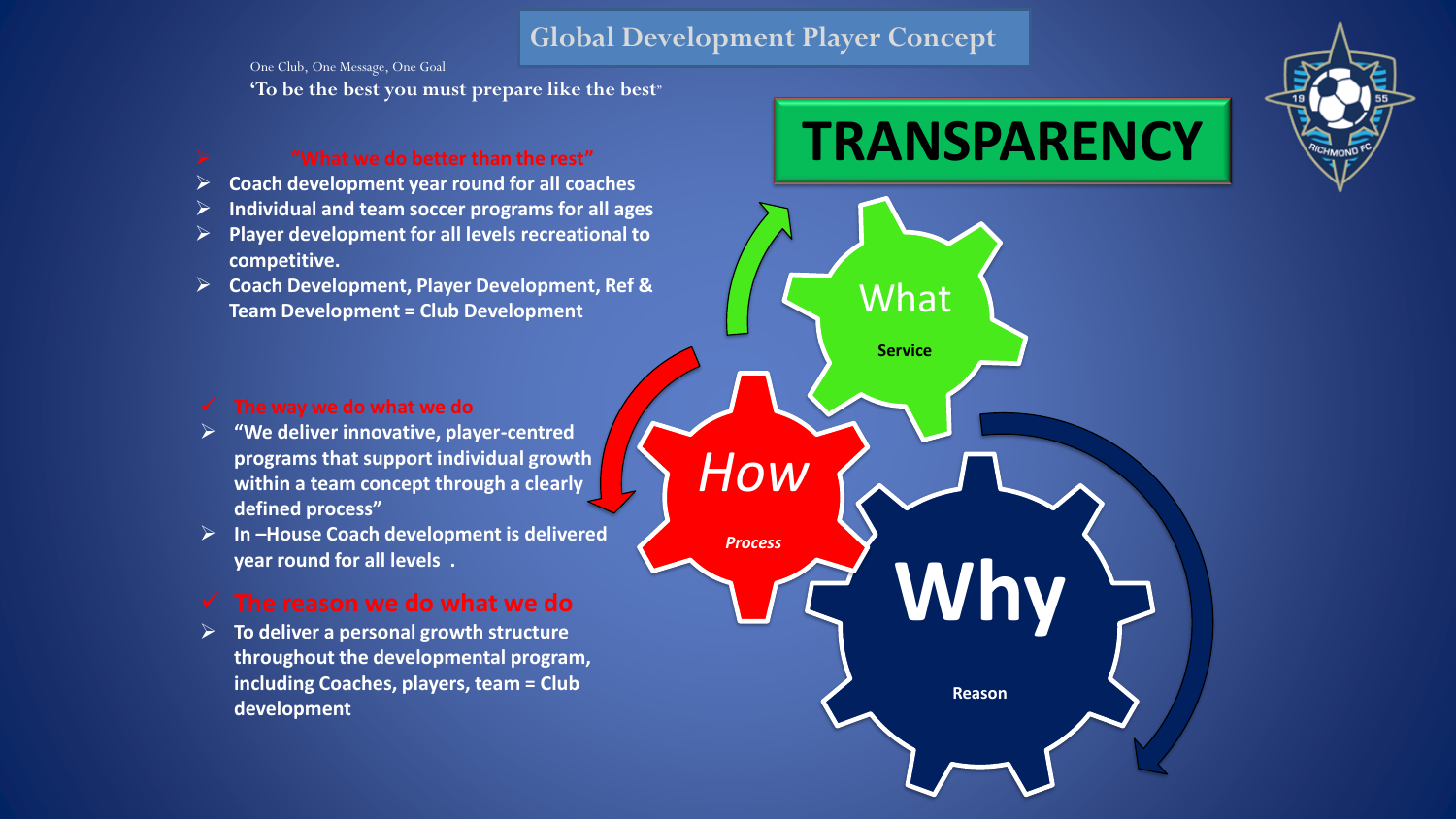

## Technical Director Year End Technical Report

The purpose of this year end report is to review the past years program, and ensure the club is following and achieving its target of developing of players, coaches, teams and the program status.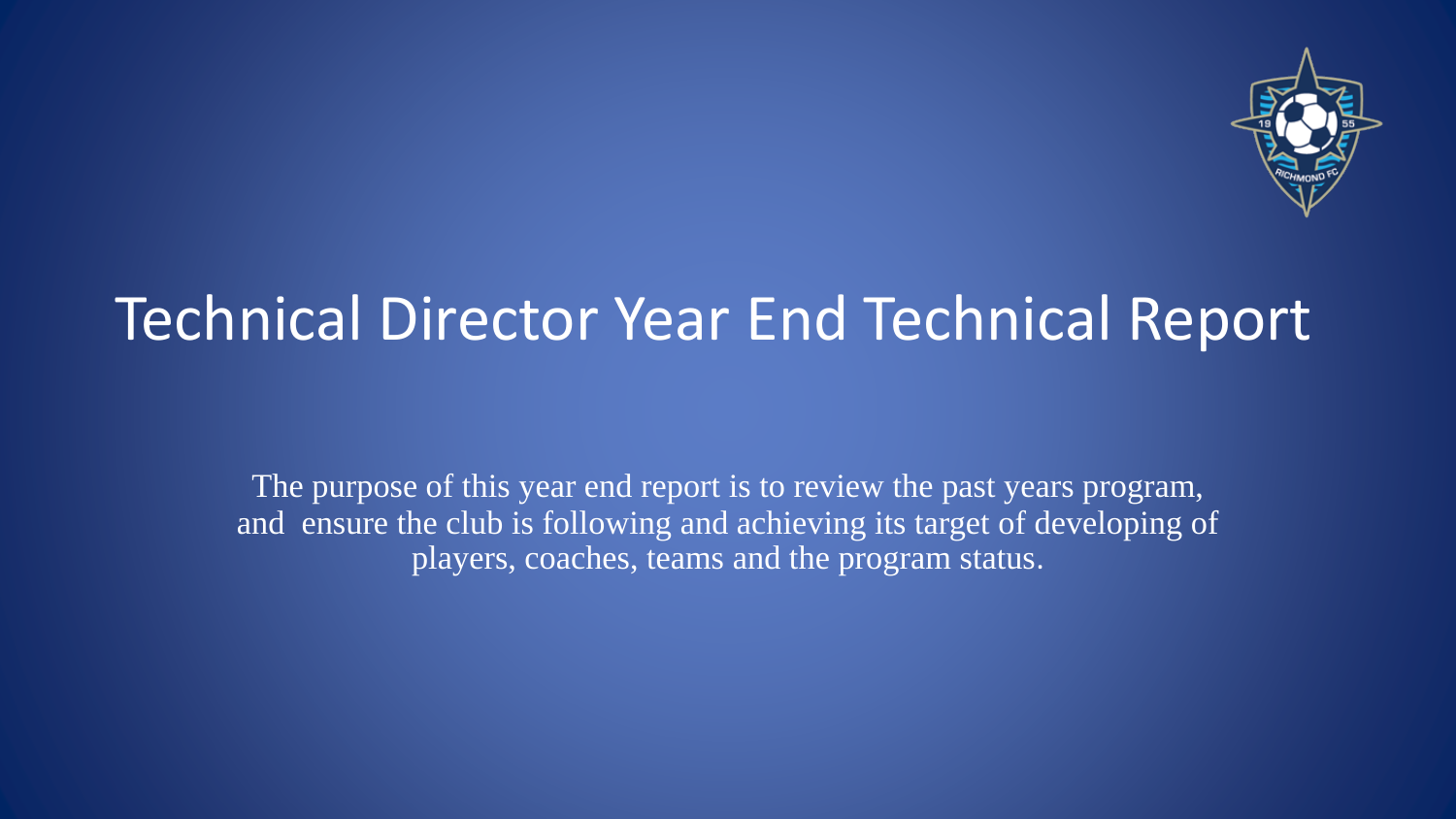

- **Recreational ODP (Open Development Program)**
- The RFC House League program has over 70 teams, and has been the structure that underpins the success throughout the club, from coach to player development, the importance of this program cannot be underestimated, therefore the personal and technical development investment in both areas are vital in the player and coaching pathway at the RFC.
- The addition of Scott Guy to the technical team, as the manager of LTPD (long term player development) will dramatically move the coach and player development forward.
- Recreational coach orientation and development sessions were delivered over a 2-week period prior to the start of the Fall/Winter 2021 and Spring Summer recreational program in April. This was also supplemented with 4 in class workshops aimed at helping the coaches understand game setup, team shape and an understanding of the LTPD recreational Matrix.
- Further coach ed programs will be delivered during June to September, focusing on training sessions and game model development, from 3v3 to 11v11.
- The coaching attendance was well above average, and this will be an area for development for the 2022 Fall/Winter season, with the introduction of the mandatory grassroots development program for all new recreational coaches.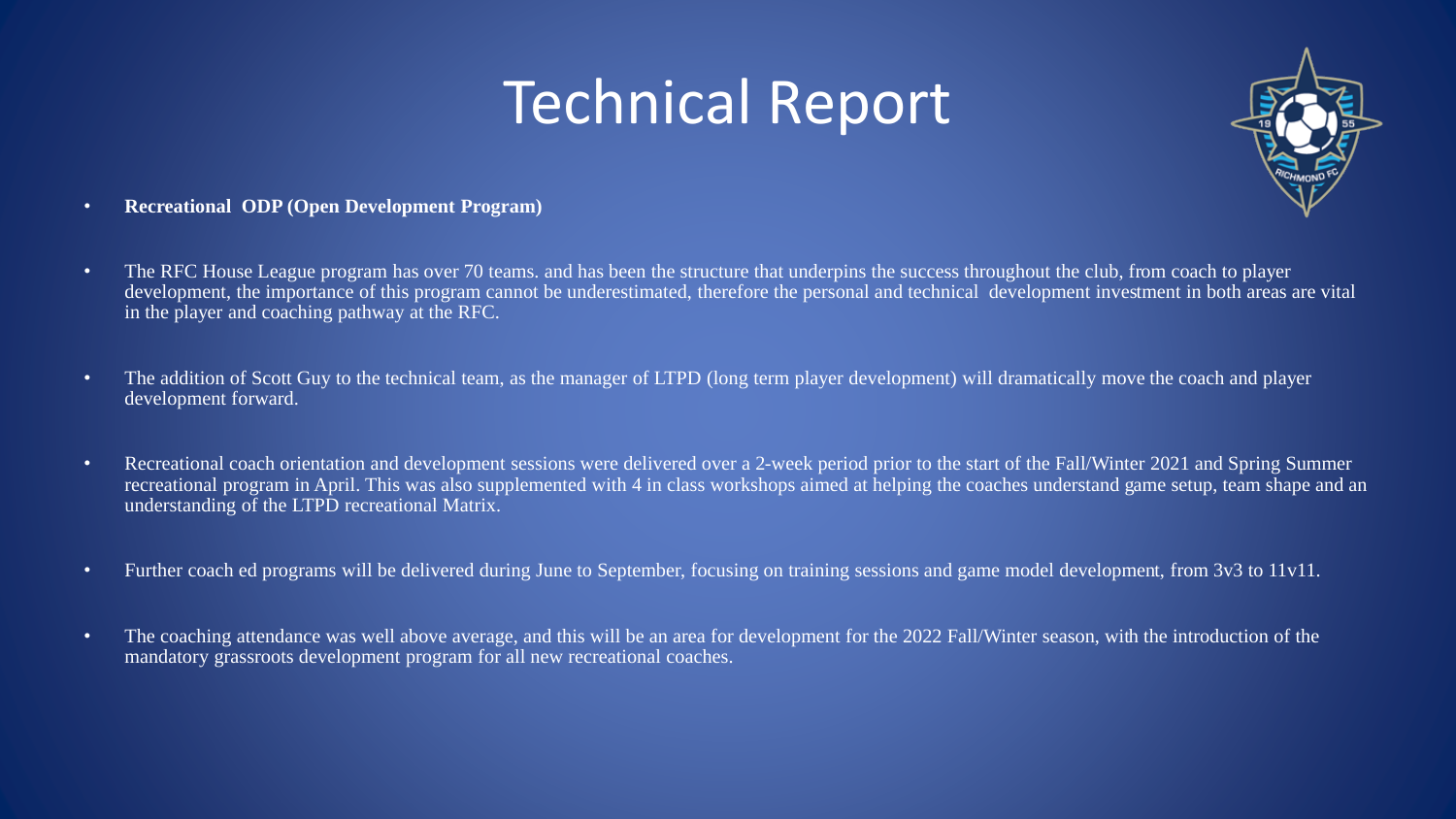

New Recreational Program Offering

The following Recreational Program is being offered to all U4 players:

U4 Age Group – Active Start Making friends with the ball Physical literacy activities with/without the ball Ideally, all recreational coaches possess the "Active Start" certification

All coaches receive in-house coach education/development sessions

U4  $Co$ -ed – Wednesday Saturday = 84 players

Extra Program Sunday = 78 players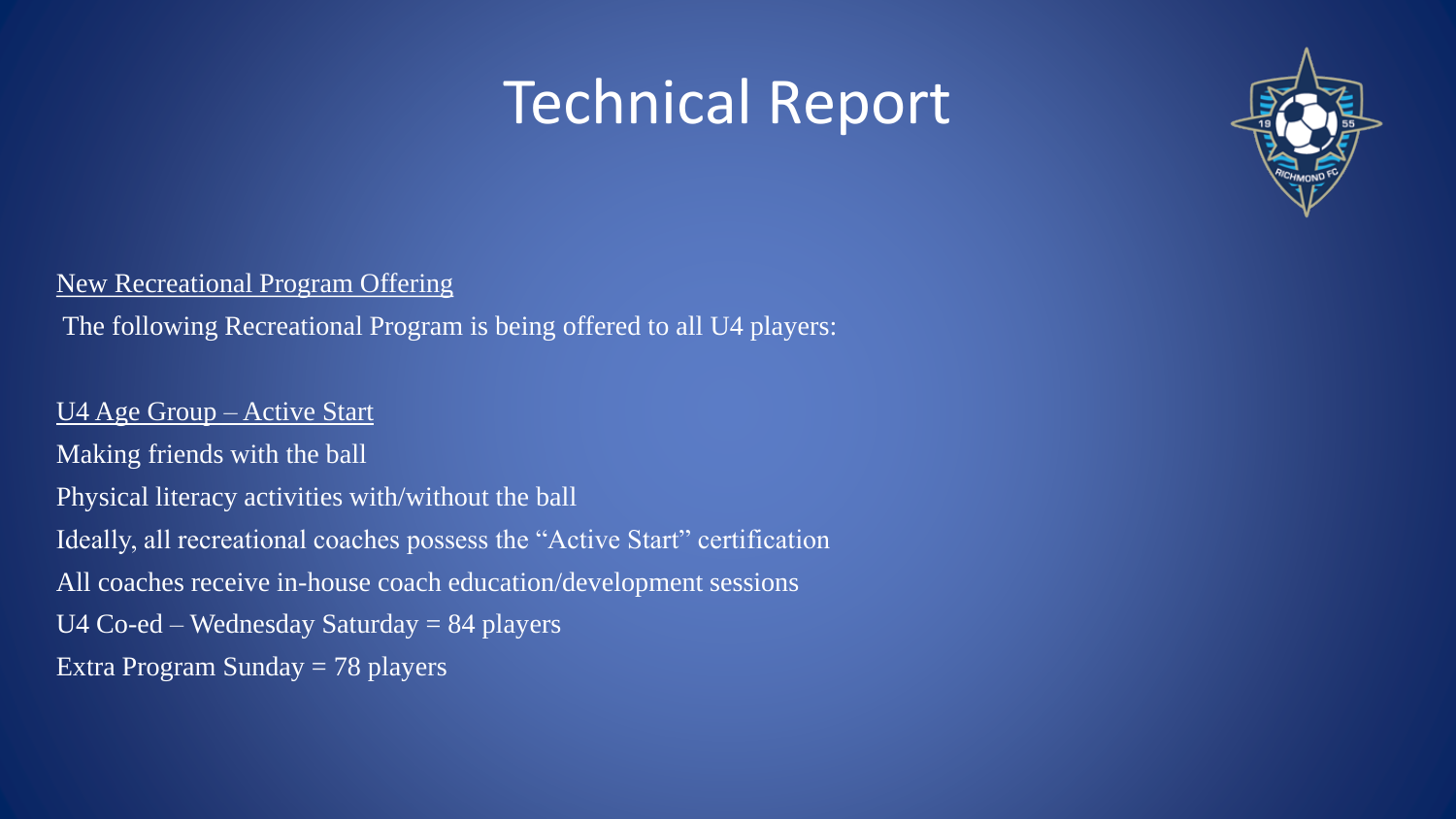

### **Competitive ADP (Advanced Development Program)**

- The RFC Competitive program has had a very successful year not only with growth in numbers, but success on the field, with 3 of our teams reaching the provincial play offs .
- Congratulations to the all the players, staff and parents of the U13 Girls, U16 Boys and the U18 girls on reaching the provincial play offs.
- The U16 boys also won the Costal Cup and the U15 boys won the Coastal League cup, congratulations to all concerned.
- With coach and player development at the forefront of our club development pathway, I am delighted to say we have managed to develop 18 players from our community development program , to serval high performance programs, this is testament to all the hard work that our volunteer coaches and technical staff have delivered throughout the season.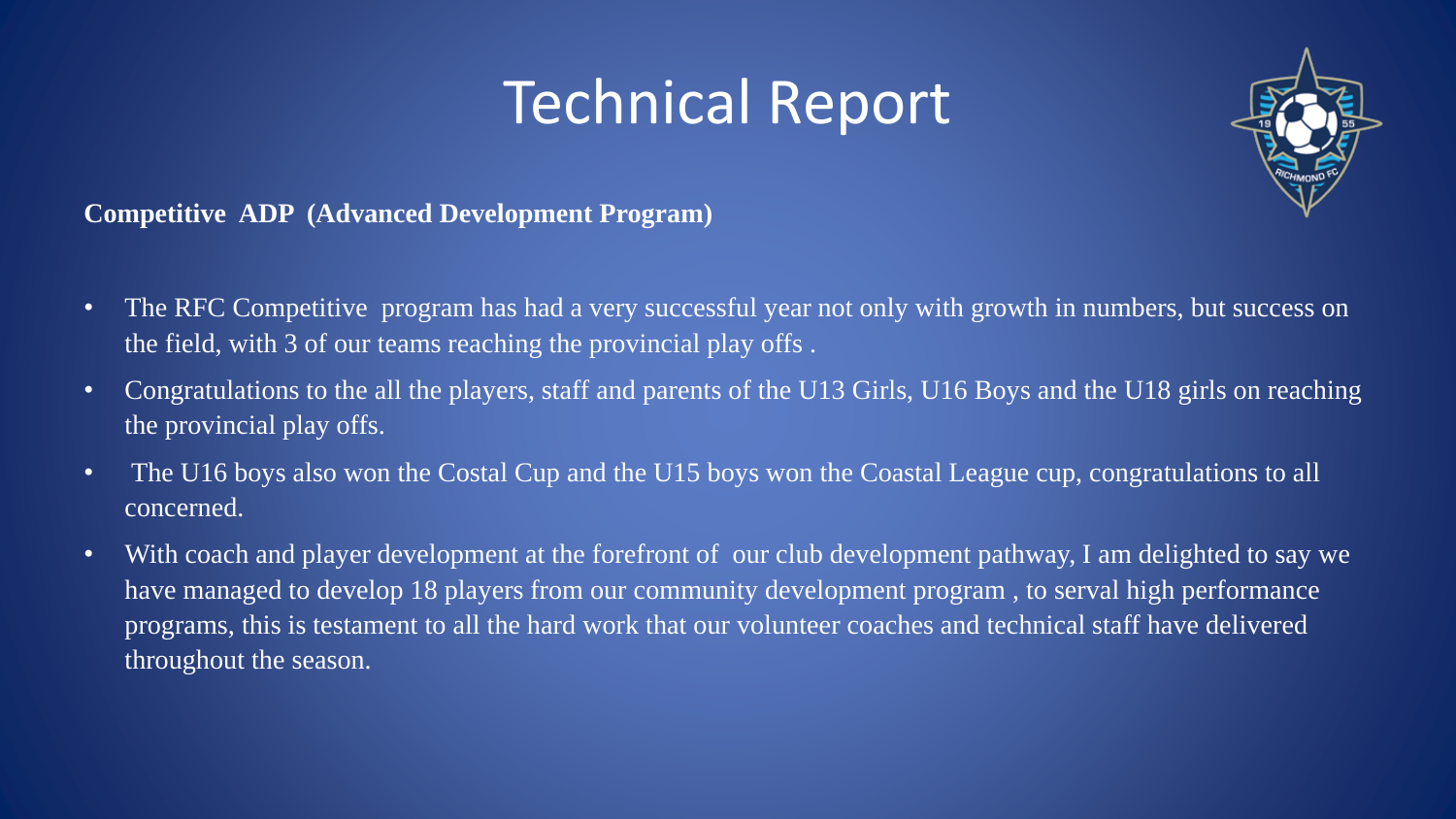

## Competitive & Recreational Program Offering

The following ODP & ADP programing is being offered to all club members and nonmembers:

These support programs have been well attended by all age groups, with individual player development comes team and club development, therefore with increased touches using deliberate practice, players have the opportunity to reach their highest level in the sport of soccer.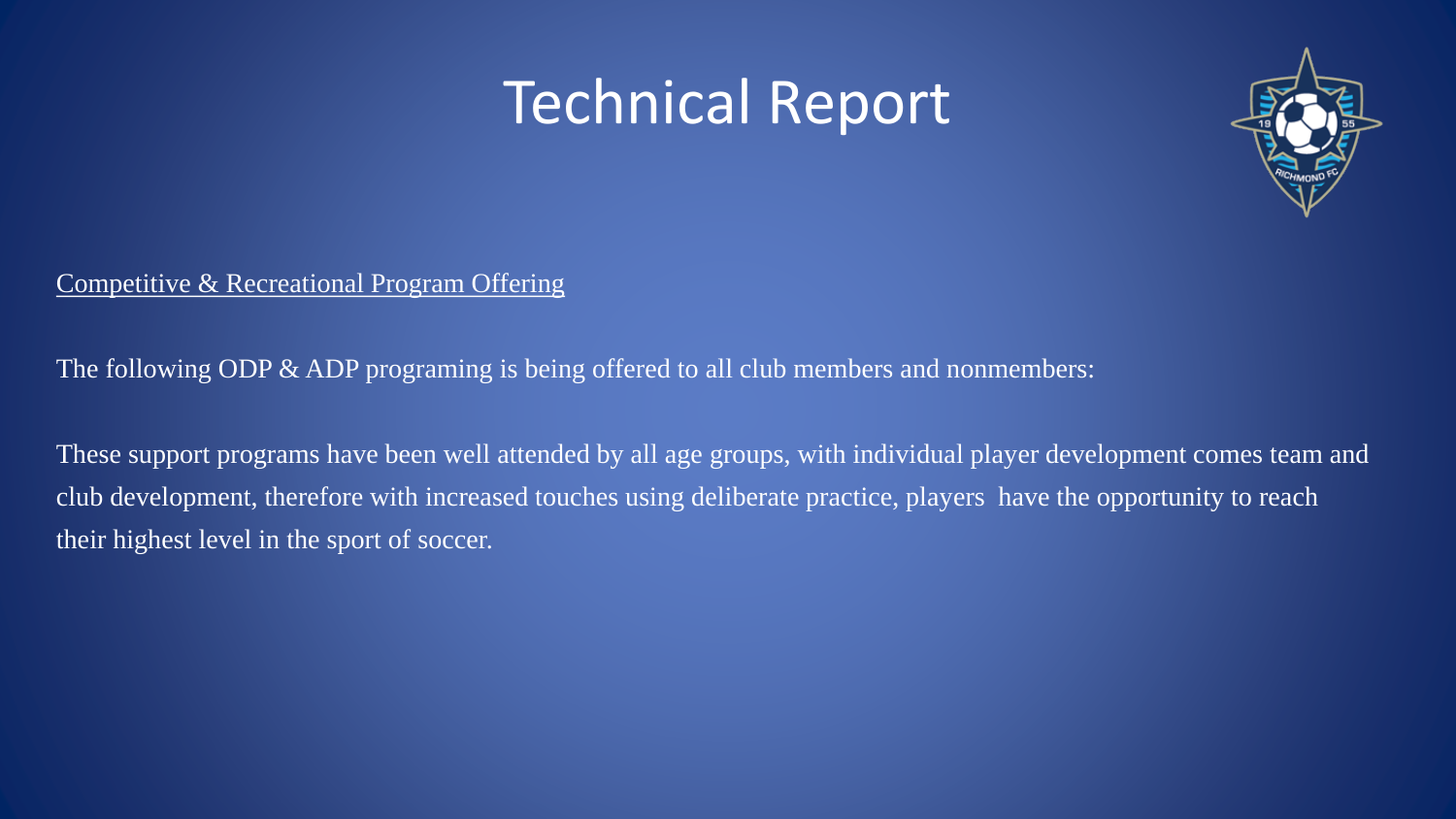# Support Programs: Technical Report 2022

Finishing School 32 players per Session

IDA Grassroots ODP/ADP U7 to U14 32 players per seasion

Kids 4U Sunday Program 86 players

Keeper Training Competitive & Recreational 16 players per session

Club Camps December, March, July and August of 80 players per Camp

Mini Kickers U5-U6 40 players per session

Pre- ID Camp TBC Starts August 2022

ADA Academy TBC Starts June 2022

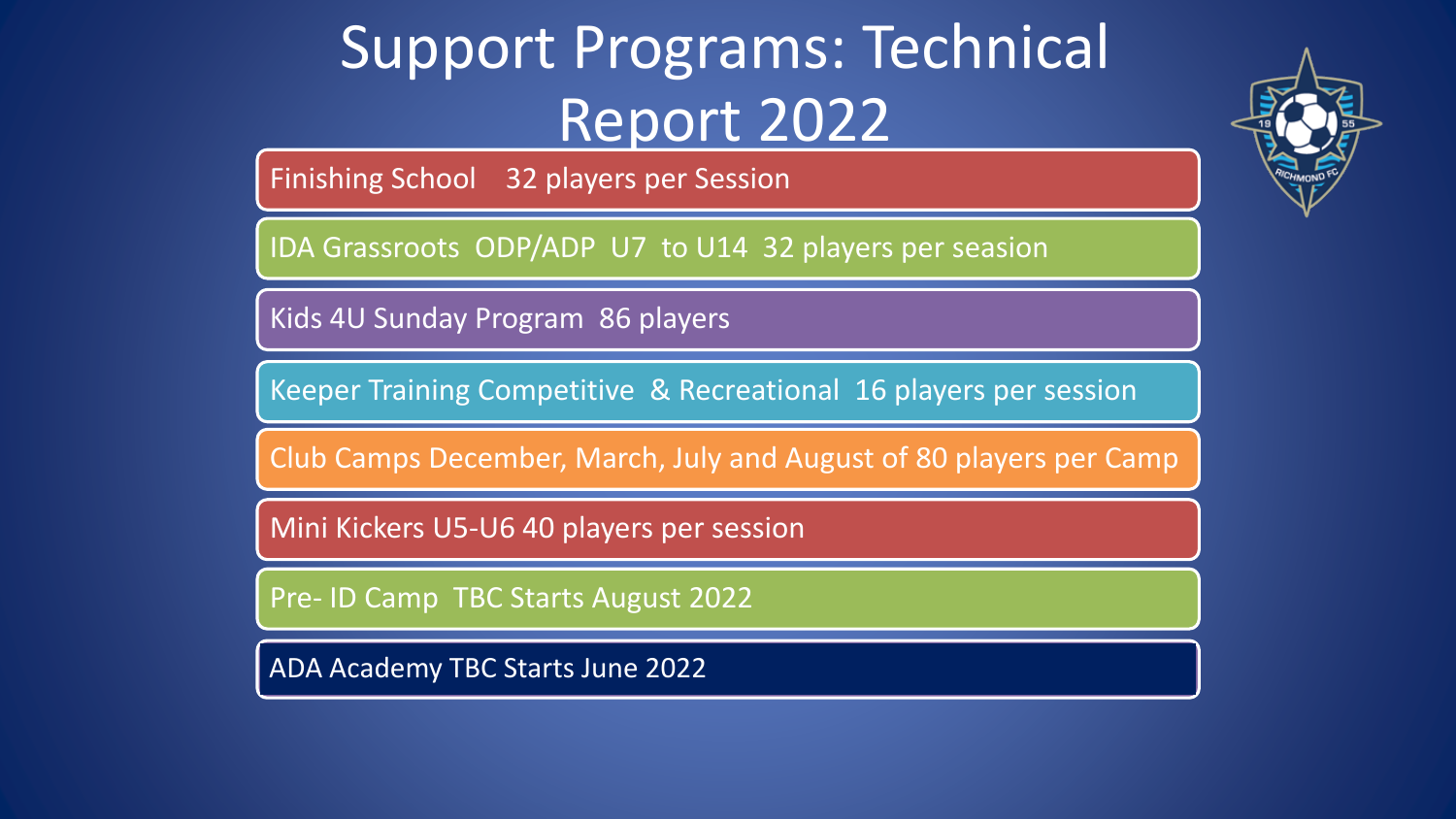# 2021 to 2022 Programs



## **Technical Support Programs Festival**

The technical support programs have been a great success throughout the 2021/2022

Fall/Winter and Spring/Summer, these programs offer all players the opportunity to increase their level of development.

## **RFC Thanksgiving Festival 2021**

Over 130 teams competed in the RFC 2021 thanksgiving festival, this program was a great success for both the club and the City of Richmond, with hundreds of and families supporting the kids, the financial benefit to the local businesses is evident, from restaurants to hotels this Festival is helping support our city. A special thanks to Tania Webster for an outstanding job in organizing this wonderful festival.

## **Technical Support Programs Camps**

Over that past year the RFC has hosted 10 soccer camps during March and August, these camps attracted over 700 players, the benefits of these camps for players and the club were excellent, the RFC recruited over 20 % of new soccer players to the RFC program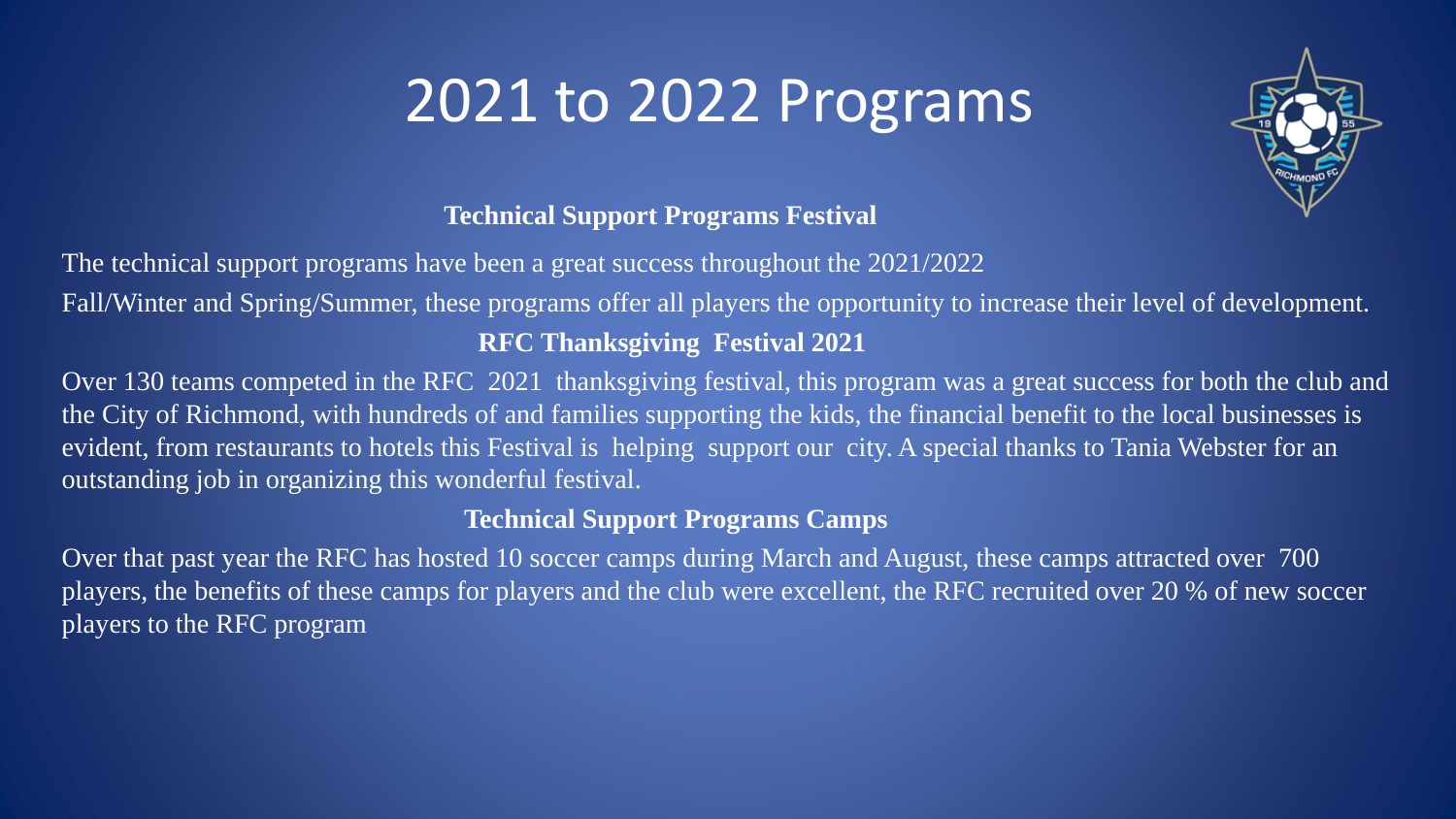

# Coach Education Continued **Resources**

#### Player to Coach Program

Encourage and reward young coaches

Offer a pathway to success including coaching teams at entry level

Ongoing mentorship and education through our Coach mentoring program, We have 8 coaches that have been CSA certified in the program

#### Orientated skill manuals

#### In – House Manuals

•For HL coaches & Competitive , All coaching books have been supplied to all ODP and ADP coaches

#### Soccerspecific.com coaching tools

- •Activities developed and shared with coaches
- •Session planners every 2 weeks
- •Library resource for coaches, animation available on request

#### Website resources

- •Link to Coach Education Site
- •Session planner
- •Sports Session Planner
- •Sharing capabilities
- •Documents and forms.

#### Pre-season, on-field coach training

#### •Over a two weeks for all HL

#### New Coach Orientation

•New coach introduction to our club development philosophy.

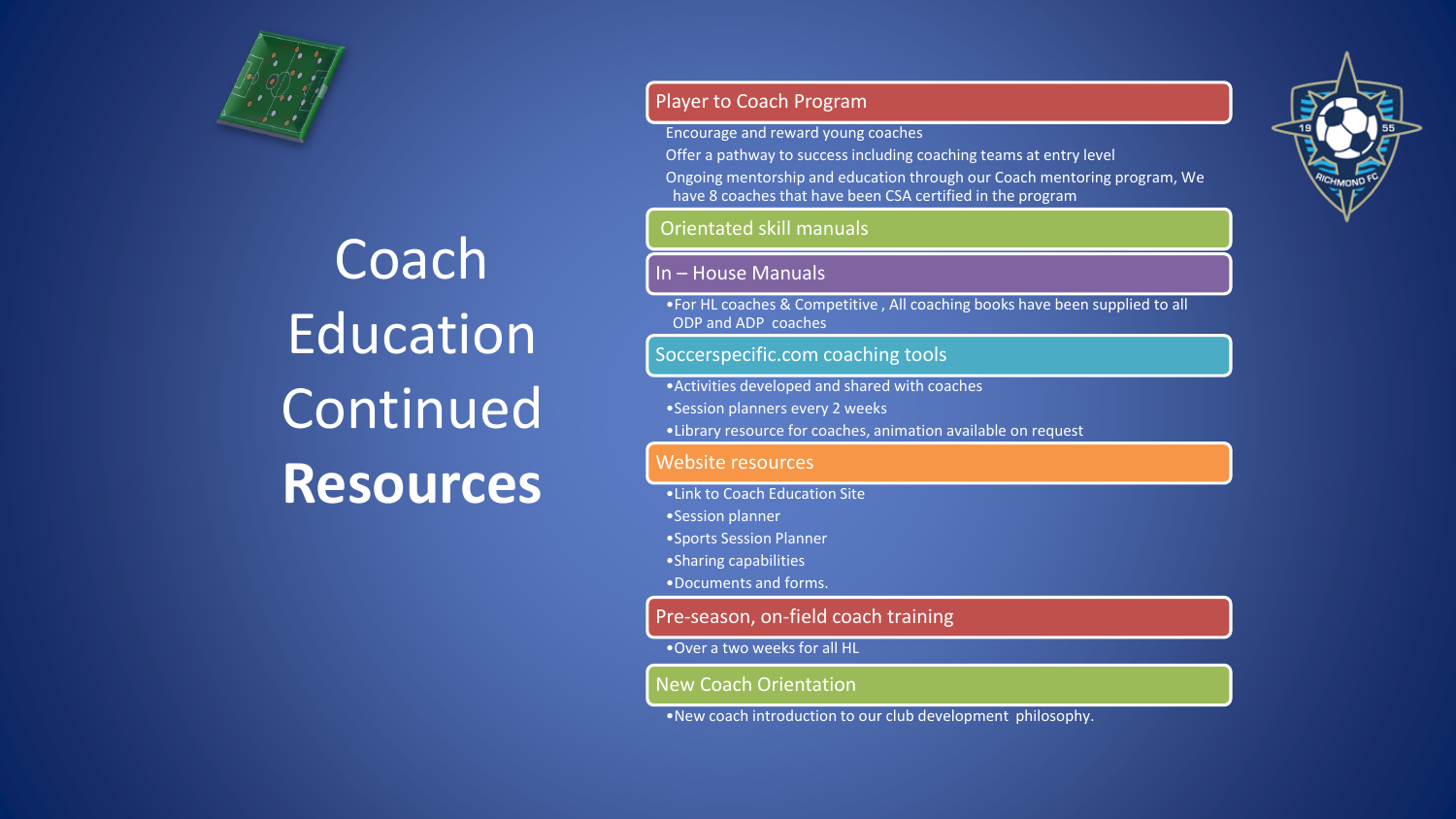Coach Education



During the months of March to May 2022, the RFC has put 58 volunteer coaches through their BC soccer coaching courses.

These courses included Active Start, Fundamentals and Learn to Train.

RFC will be hosting 3 further BC Soccer courses in the coming months, including the Soccer for Life and Active start.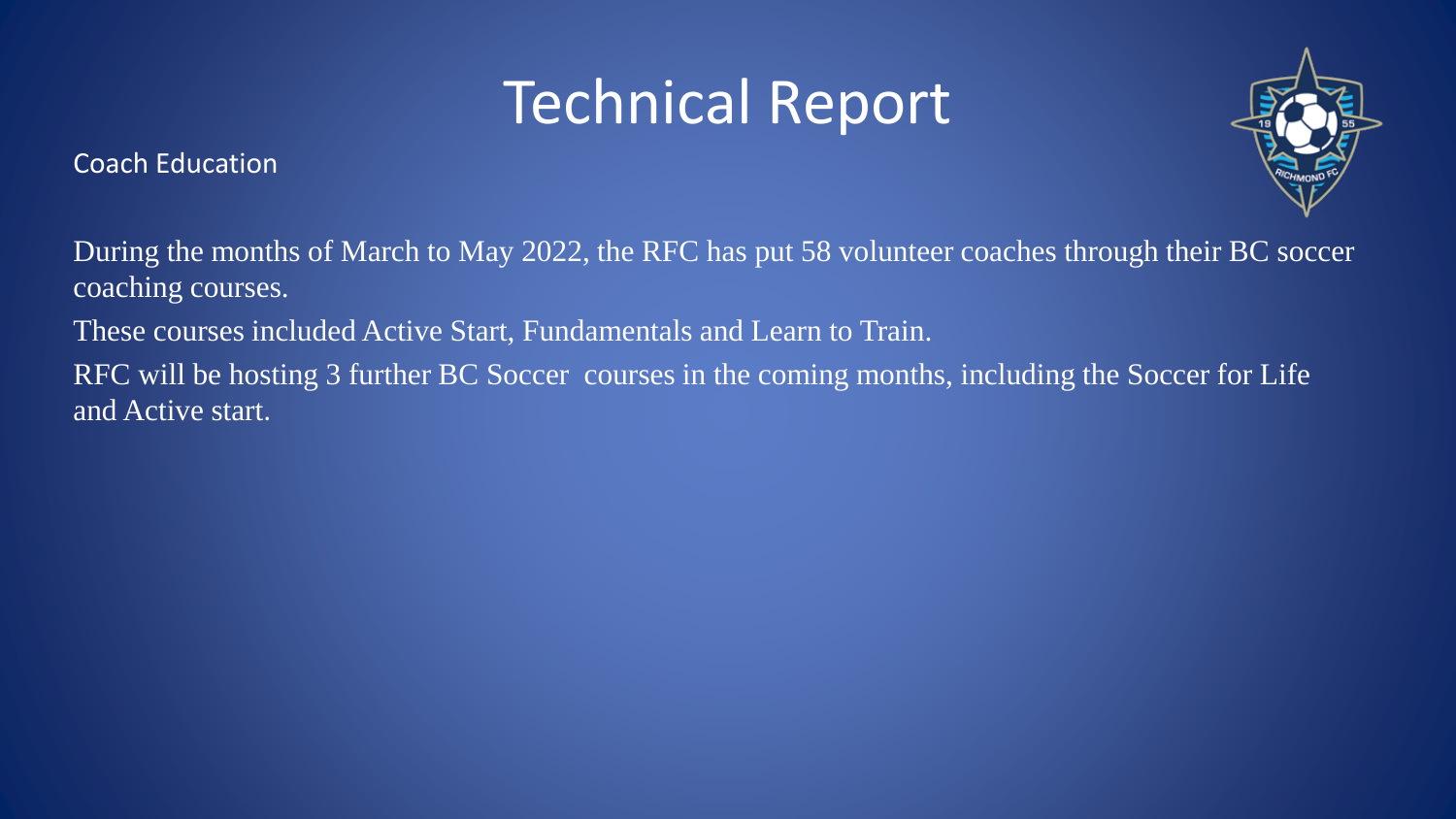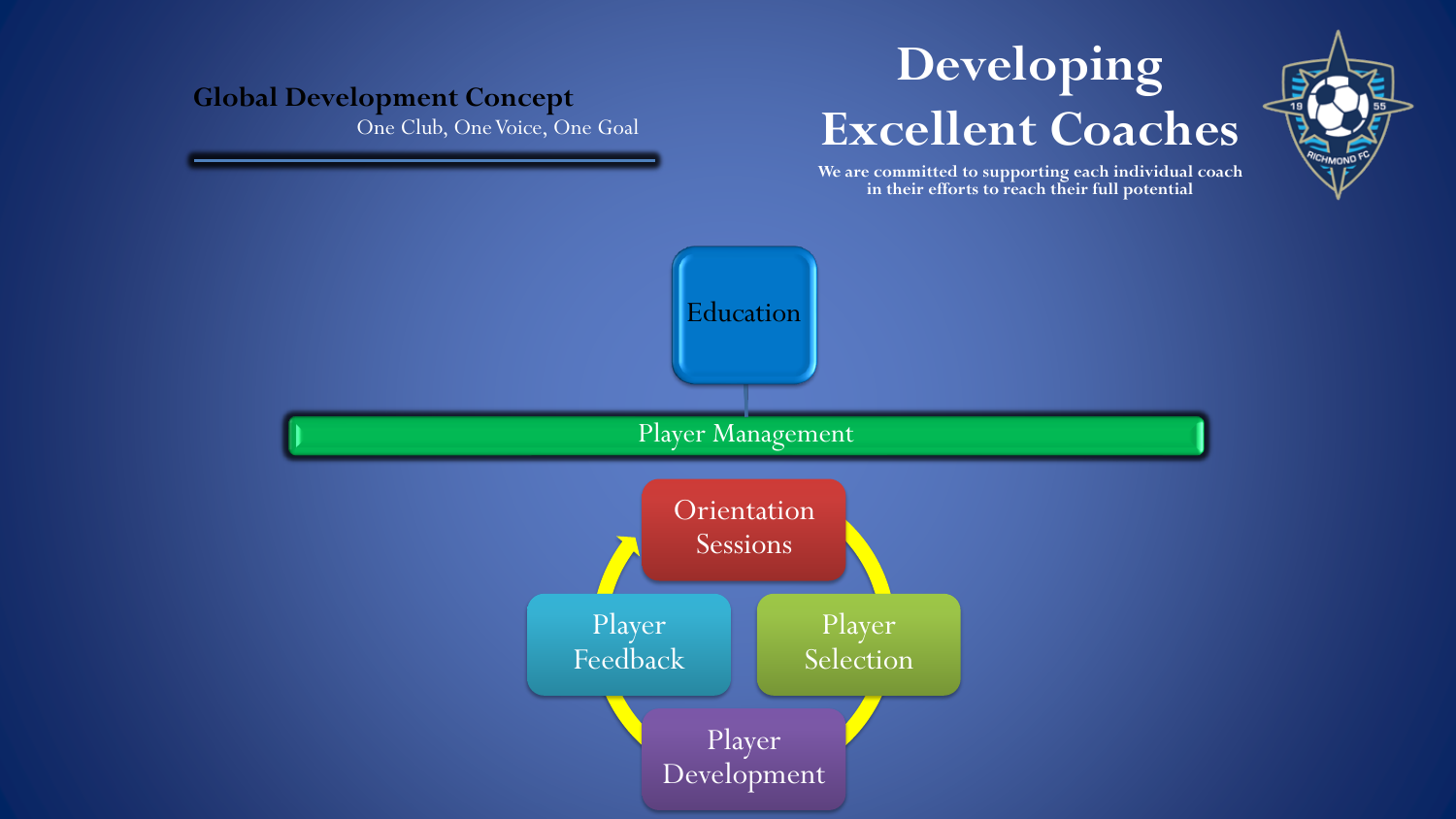# Technical Report In- House Coach Development



#### PHASE 1 – 2021 to Nov to Feb 2022

#### DEVELOPMENT CURRICULUM

| 1.1                             | <b>Curriculum Outline</b>          |
|---------------------------------|------------------------------------|
| 1.2                             | <b>On-Field Model Sessions</b>     |
| 1.3                             | Individual Technical Toolkit Setup |
| 1.4                             | <b>Periodic Curriculum Review</b>  |
| In service on field Nov - April |                                    |

## PHASE 2 – March to June 2022

COACHING PROFILES

- 2.1 Coaches Meeting / Objectives
- 2.2 Training Session Observation
- 2.3 On field session
- 2.4 Game Model
- 2.5 Coach Development CSA Workshops

### PHASE 3 – August to October 2022

- 3.1 Coaches Workshop
- 3.2 Player Orientation Session
- 3.3 Player Progress Reports
- 3.4 Individual Player Development
- 3.5 Player/Parent Management Process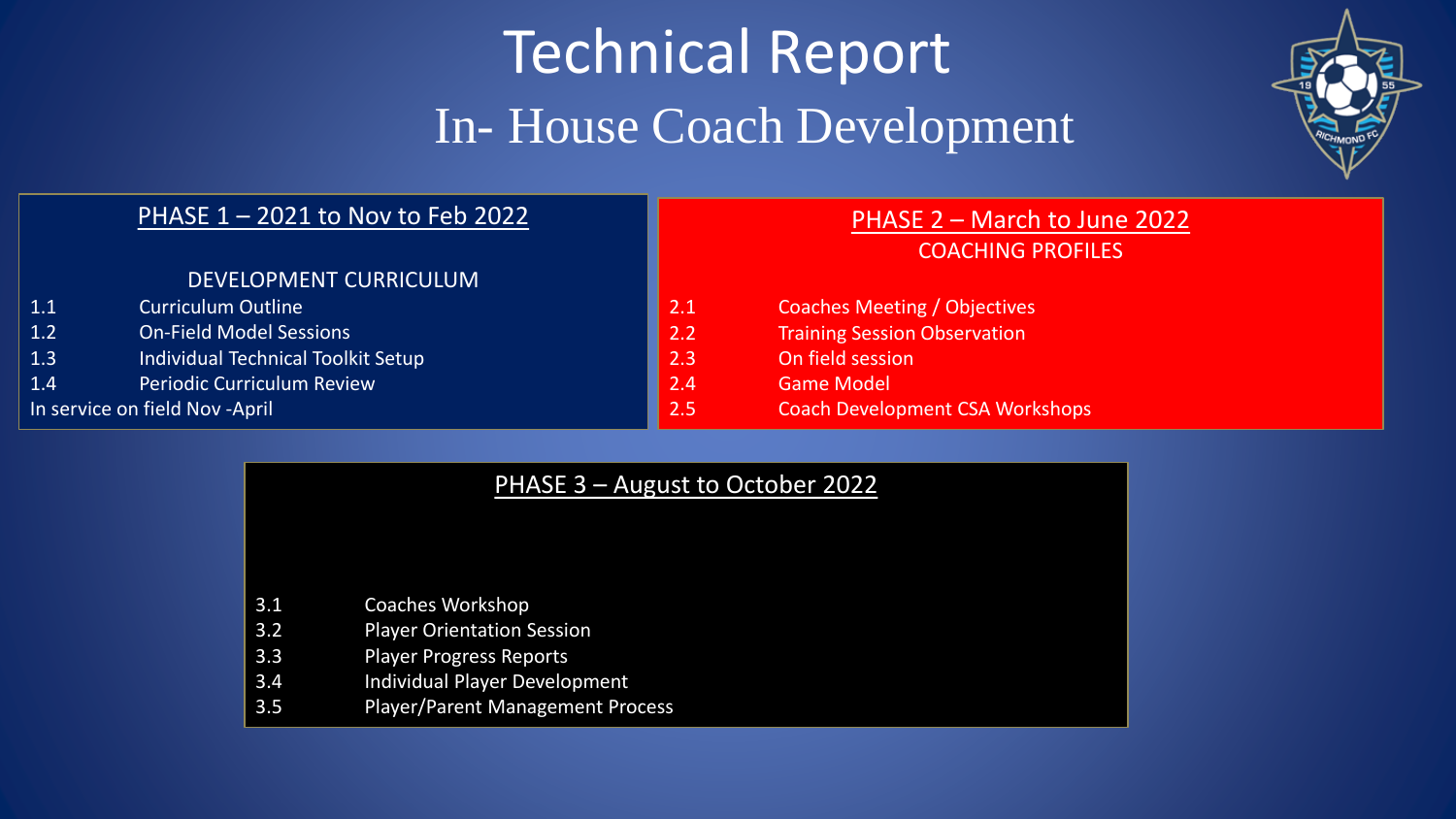

June 2022 Coach Development

COACH DEVELOPMENT PROCESS

ADP/ODP

**The Coach development focus area, will be their ability to deliver the Individual and team development required in the areas below.**